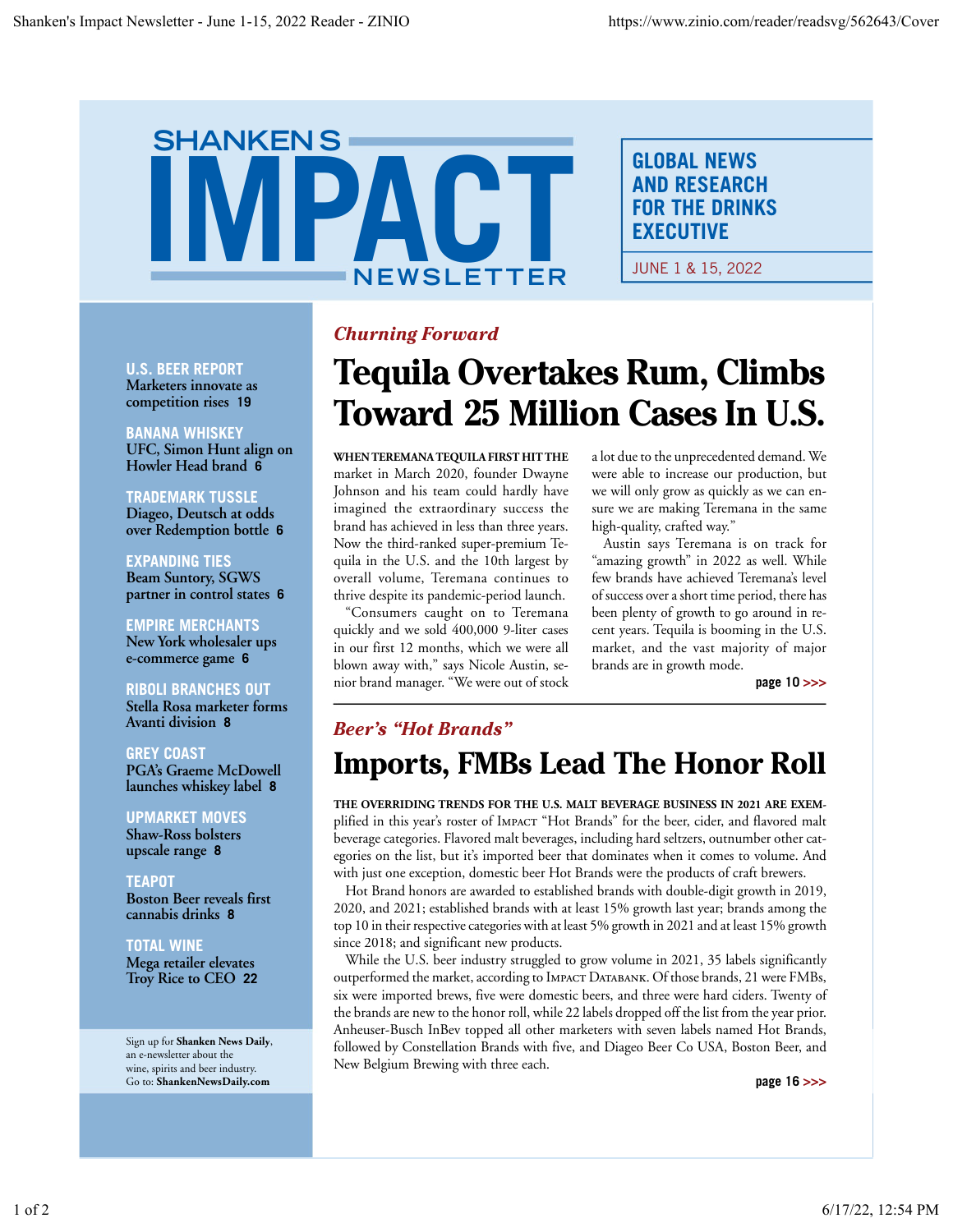# **On the March**

# Tequila Surges To A New High In U.S. Market, **Propelled By Upscale Brands, Emerging RTDs**

continued from page 1 >>>

"It's growing exponentially as a category, and it's really not showing any signs of slowing down, which is great for Cazadores," says Jay Needham, brand director for Tequila Cazadores, part of the Bacardi portfolio.

Chloe Lloyd-Jones, vice president marketing for Patrón Tequila, likewise a Bacardi brand, also notes the ongoing dynamism. "It's incredibly exciting times," she says. "The Tequila category is booming."

Tequila consumption has more than doubled in the United States since 2010 and the category is on track to be one of the most dynamic in the spirits sector again this year. In 2021, Tequila consumption in the U.S. advanced 14.5% to 24.35 million nine-liter cases, overtaking the rum category, according to IMPACT DATABANK.

What's more, premiumization is accelerating in an already luxury-heavy category. The luxury tier, which includes brands priced at \$40 or more at retail, now accounts for a quarter of overall volume. Depletions growth in the luxury sector outpaced overall category growth, rising 18.5% to just over 6 million cases. Super-premium brands, those priced between \$25 and \$39.99, were even more dynamic in 2021, rising 24.5% to 5.84 million cases, according to IMPACT DATABANK.



10 **IUNE 1 & 15, 2022** 

Craig Johnson, vice president of marketing for the agave portfolio at Pernod Ricard USA notes the upper-end dynamism. "Right now the prestige Tequilas are the fastest growing category in the U.S.," he says. "And prestige Tequila is driving the growth of Tequila in the U.S. spirits market." Johnson says that Pernod Ricard's Avión Tequila is thriving, especially at the top end. "We've had phenomenal success with Reserva," he says of the luxury label that retails for around \$140 a 750ml bottle.

Super-premium and luxury brands may be taking the limelight these days, but Tequilas priced below \$25 continue to perform well. Premium and sub-premium priced brands together registered growth in excess of 8.5%, a healthy clip by most measures. The premium sector still accounts for 43% of Tequila volume, and sub-premium brands hold another 8%, but luxury and super-premium brands are on track to dominate in the near-term future.

Marketers agree that Tequila's surge is showing no signs of slowing down. In fact, 2021's stellar numbers would likely have been higher had it not been for the supply challenges that vexed some major players. Key brands including Don Julio, Casamigos, Patrón, and others experienced supply issues due to pandemic protocols, unprecedented demand, shipping challenges, labor shortages, and other factors.

Lloyd-Jones acknowledges the blip. "There's no doubt that through the pandemic, we faced some challenges," she says. "We had to put protocols in place such as social distancing, and because we remain committed to the handcrafted process that did slow us down for a time. But the great news is that we are not dealing with any supply issues at this time. We are back to full supply," she said in early May.

Johnson also says the problem is easing. "Just like [for] everybody else there have been some challenges but the team is working exceptionally hard and we're in a much better place now than we were even six months ago," he says.

### **New Contenders**

Not surprisingly, the extraordinary success of Tequila over the past decade has prompted new players to enter the fray. These days, celebrity involvement seems to be a key selling point. Among the top 10 brands nationally, just two are less than a decade old. Both started with a celebrity at the helm.

Casamigos Tequila set the standard for celebrity involvement. Its early days were marked by high-profile celebrity ownership—the brand was launched in 2013 by actor George Clooney and nightlife entrepreneur Rande Gerber. Diageo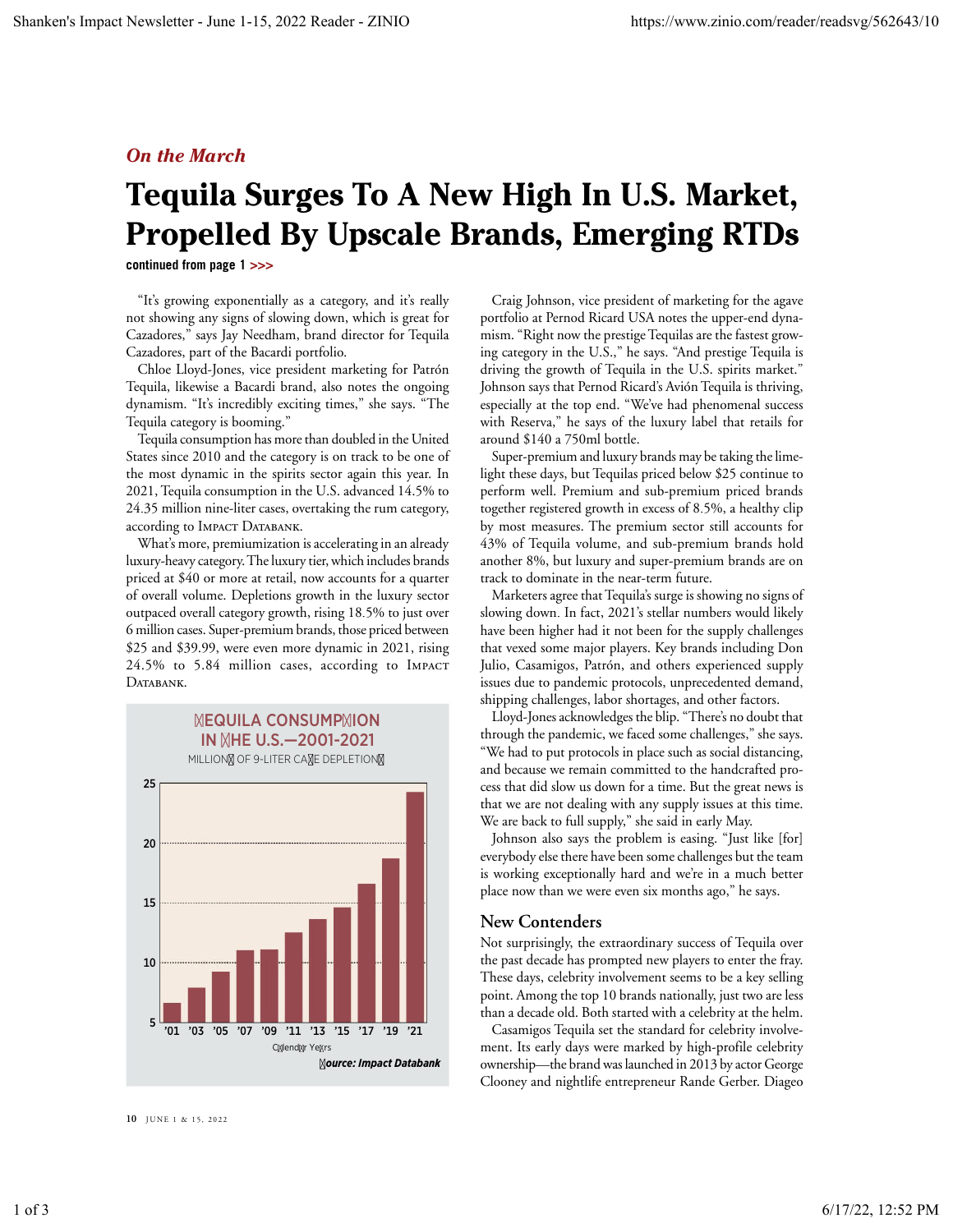| U.S.— OP 25 EQUILA BRANDS                                                 |                           |                                            |                |       |       |       |                                           |       |                                            |                                   |
|---------------------------------------------------------------------------|---------------------------|--------------------------------------------|----------------|-------|-------|-------|-------------------------------------------|-------|--------------------------------------------|-----------------------------------|
| THOU AND OF 9-LITER CA E                                                  |                           |                                            |                |       |       |       |                                           |       |                                            |                                   |
| R nk                                                                      | Br nd                     | Importer                                   | 2016           | 2017  | 2018  | 2019  | 2020                                      | 2021  | Growth<br>$R$ te <sup>1</sup><br>2016-2021 | Percent<br>Ch $nge2$<br>2020-2021 |
| 1                                                                         | Jose Cuervo               | <b>Proximo Spirits</b>                     | 3.481          | 3,518 | 3.607 | 3.870 | 4.703                                     | 4.800 | 6.6%                                       | 2.1%                              |
| $\overline{2}$                                                            | Patrón <sup>3</sup>       | Bacardi USA                                | 2,321          | 1,934 | 1,897 | 2,161 | 2,657                                     | 2,717 | 3.2                                        | 2.2                               |
| 3                                                                         | 1800                      | <b>Proximo Spirits</b>                     | 882            | 949   | 1.058 | 1.167 | 1.528                                     | 1.755 | 14.7                                       | 14.9                              |
| 4                                                                         | Don Julio                 | Diageo North America                       | 420            | 539   | 745   | 920   | 1,125                                     | 1,525 | 29.4                                       | 35.5                              |
| 5                                                                         | <b>Hornitos</b>           | <b>Beam Suntory</b>                        | 722            | 810   | 1,002 | 1,028 | 1,149                                     | 1,509 | 15.9                                       | 31.4                              |
| 6                                                                         | Casamigos                 | Diageo North America                       | 111            | 197   | 333   | 450   | 725                                       | 1.025 | 55.9                                       | 41.5                              |
| $\overline{7}$                                                            | Espolòn                   | Campari America                            | 200            | 295   | 392   | 510   | 768                                       | 979   | 37.4                                       | 27.5                              |
| 8                                                                         | El Jimador                | <b>Brown-Forman Beverages</b><br>Worldwide | 516            | 572   | 620   | 678   | 732                                       | 848   | 10.4                                       | 15.8                              |
| 9                                                                         | Lunazul                   | <b>Heaven Hill Brands</b>                  | 135            | 201   | 312   | 387   | 421                                       | 620   | 35.6                                       | 47.3                              |
| 10                                                                        | eremana                   | Mast-Jägermeister US                       | $\blacksquare$ | ÷,    | ÷,    | ÷,    | 230                                       | 614   | $\ddot{}$                                  | $\ddot{}$                         |
| 11                                                                        | Sauza <sup>4</sup>        | <b>Beam Suntory</b>                        | 1,529          | 1,682 | 1,628 | 1,250 | 741                                       | 613   | $-16.7$                                    | $-17.3$                           |
| 12                                                                        | Cazadores                 | <b>Bacardi USA</b>                         | 298            | 349   | 433   | 492   | 561                                       | 602   | 15.1                                       | 7.2                               |
| 13                                                                        | Juarez                    | Luxco                                      | 590            | 621   | 504   | 513   | 410                                       | 537   | $-1.9$                                     | 30.9                              |
| 14                                                                        | Montezuma                 | Sazerac Co                                 | 555            | 569   | 560   | 535   | 500                                       | 500   | $-2.1$                                     | $\blacksquare$                    |
| 15                                                                        | Milagro                   | <b>William Grant &amp; Sons USA</b>        | 219            | 255   | 279   | 293   | 349                                       | 498   | 17.9                                       | 42.8                              |
| 16                                                                        | Camarena                  | <b>Spirit of Gallo</b>                     | 440            | 410   | 365   | 323   | 332                                       | 375   | $-3.1$                                     | 13.0                              |
| 17                                                                        | Herradura                 | <b>Brown-Forman Beverages</b><br>Worldwide | 158            | 179   | 192   | 213   | 229                                       | 363   | 18.1                                       | 58.5                              |
| 18                                                                        | Altos                     | <b>Pernod Ricard USA</b>                   | 160            | 210   | 266   | 322   | 359                                       | 339   | 16.2                                       | $-5.6$                            |
| 19                                                                        | Margaritaville            | Sazerac Co                                 | 210            | 215   | 215   | 225   | 225                                       | 250   | 3.5                                        | 11.0                              |
| 20                                                                        | Exotico                   | Luxco                                      | 71             | 160   | 125   | 147   | 194                                       | 238   | 27.2                                       | 22.3                              |
| 21                                                                        | Corraleio                 | <b>Infinium Spirits</b>                    | 128            | 140   | 149   | 167   | 197                                       | 218   | 11.3                                       | 10.5                              |
| 22                                                                        | Gran Centenario           | <b>Proximo Spirits</b>                     | 52             | 58    | 71    | 98    | 141                                       | 184   | 28.6                                       | 30.1                              |
| 23                                                                        | Avión                     | <b>Pernod Ricard USA</b>                   | 116            | 120   | 125   | 125   | 136                                       | 151   | 5.5                                        | 11.3                              |
| 24                                                                        | ortilla                   | Sazerac Co                                 | 160            | 170   | 180   | 195   | 155                                       | 145   | $-1.9$                                     | $-6.5$                            |
| 25                                                                        | Durango                   | Prestige Beverage Group                    | 78             | 84    | 99    | 98    | 98                                        | 108   | 6.6                                        | 10.4                              |
|                                                                           | Total Top 25 <sup>5</sup> |                                            |                |       |       |       | 13,553 14,237 15,155 16,164 18,666 21,512 |       | 9.7%                                       | 15.3%                             |
| Aver ge nnu I compound growth r te<br><sup>2</sup> B sed on unrounded d t |                           |                                            |                |       |       |       |                                           |       |                                            |                                   |

Includes Roc , Extr Anejo, Gr n P trón nd Limited Edition <sup>4</sup> Excludes Hornitos

<sup>5</sup> Addition of columns m y not gree due to rounding.

ource: IMPACT DATABANK

purchased the highly successful brand in 2017 and has continued to grow volume since then. Casamigos was the sixth largest brand in the U.S. in 2021 at 1.03 million cases, a 41.5% increase.

Teremana appears to be on a similar trajectory. Actor Dwayne Johnson is the founder and promotes the brand heavily on social media and elsewhere, but Austin says the brand's identity is much more. "Teremana is about the respect for crafting great Tequila and delivering that to the consumer," she says. "Our partners and co-owners are a generational Tequila making family in Jalisco, Mexico (the Lopez family). Teremana is a labor of love for Dwayne and it is also about legacy—it's generational and special."

Actor and comedian Kevin Hart jumped into the mix this year, in partnership with Proximo Spirits, to launch Gran Coramino, which debuted with a Reposado Cristalino

Tequila retailing at \$50 a 750-ml. The 100%-agave Tequila is first aged in Eastern European oak barrels and finished in California Cabernet wine casks. The liquid is then transformed into a clear Cristalino Tequila via a slow-filtration process. The entrant gives Proximo another contender in the luxury segment. The company also owns 1800, the largest super-premium brand, and Jose Cuervo, the leading premium-priced brand, among others.

Also seeking a piece of the Tequila pie, actor Mark Wahlberg recently joined Flecha Azul Tequila as owner-partner along with co-founders Abraham Ancer, a Mexican PGA golfer, and Mexican entrepreneur Aron Marquez. Kyle Stein, president of WES Brands, says the celebrity involvement has been huge for us" as a brand trying to get traction in a crowded field.

"Having Mark Wahlberg excites not only our consumers,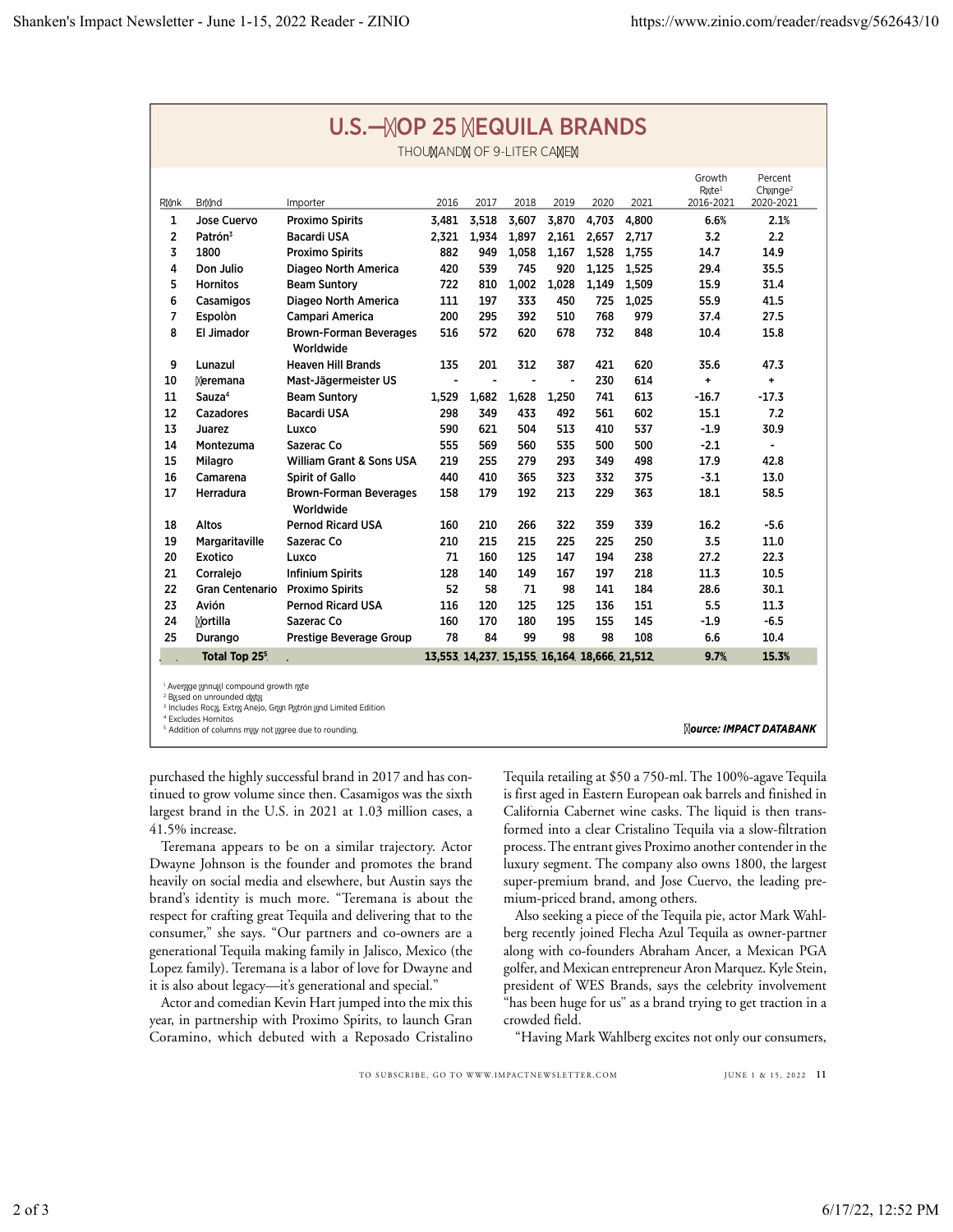| <u>U.S.—LEADING LUXURY-PRICED EQUILA BRANDS'</u><br>THOU AND OF 9-LITER CA E                                                                                                                                                                                                                  |                     |                                            |       |       |       |       |       |       |                                            |                                    |
|-----------------------------------------------------------------------------------------------------------------------------------------------------------------------------------------------------------------------------------------------------------------------------------------------|---------------------|--------------------------------------------|-------|-------|-------|-------|-------|-------|--------------------------------------------|------------------------------------|
| R nk                                                                                                                                                                                                                                                                                          | Br nd               | Importer                                   | 2016  | 2017  | 2018  | 2019  | 2020  | 2021  | Growth<br>$R$ te <sup>2</sup><br>2016-2021 | Percent<br>Ch $nqe^3$<br>2020-2021 |
| 1                                                                                                                                                                                                                                                                                             | Patrón <sup>4</sup> | Bacardi USA                                | 2,321 | 1,934 | 1,897 | 2,161 | 2,657 | 2,717 | 3.2%                                       | 2.2%                               |
| 2                                                                                                                                                                                                                                                                                             | Don Julio           | Diageo North America                       | 420   | 539   | 745   | 920   | 1,125 | 1.525 | 29.4                                       | 35.5                               |
| 3                                                                                                                                                                                                                                                                                             | Casamigos           | Diageo North America                       | 111   | 197   | 333   | 450   | 725   | 1.025 | 55.9                                       | 41.5                               |
| 4                                                                                                                                                                                                                                                                                             | Herradura           | <b>Brown-Forman Beverages</b><br>Worldwide | 158   | 179   | 192   | 213   | 229   | 363   | 18.1                                       | 58.5                               |
| 5                                                                                                                                                                                                                                                                                             | Avión               | <b>Pernod Ricard USA</b>                   | 116   | 120   | 125   | 125   | 136   | 151   | 5.5                                        | 11.3                               |
| <b>Total Leading Luxury<sup>5</sup></b>                                                                                                                                                                                                                                                       |                     | 3,125                                      | 2,969 | 3,292 | 3,868 | 4,871 | 5,780 | 13.1  | 18.7                                       |                                    |
| otal Luxury equila                                                                                                                                                                                                                                                                            |                     |                                            | 3.315 | 3.150 | 3,475 | 4,065 | 5,080 | 6.020 | 12.7%                                      | 18.5%                              |
| <sup>1</sup> Over \$40 750 ml.<br><sup>2</sup> Aver ge nnu I compound growth r te<br><sup>3</sup> B sed on unrounded d t<br><sup>4</sup> Includes Roc, Extr Anejo, Gr n P trón nd Limited Edition<br>ource: IMPACT DATABANK<br><sup>5</sup> Addition of columns m v not aree due to rounding. |                     |                                            |       |       |       |       |       |       |                                            |                                    |

but our distributors and retailers as well," Stein says, noting that Wahlberg actively promotes the Tequila in a range of events. "Mark helps generate brand awareness and is essential in driving home our message surrounding quality and authenticity."

NBA icon Michael Jordan and partners launched the highend Cincoro brand in recent years, and have seen it grow to about 75,000 9-liter cases, with the range running from a Blanco at \$70 up through an Extra Añejo at \$1,600. Current NBA player James Harden took a stake in the Tequila Gran Diamante brand this year, while LeBron James is active in the category with the Lobos 1707 label. Lobos 1707 starts at around \$45 a bottle and up, while Tequila Gran Diamante's pricing ranges from \$60 to \$95.

Of course, new launches aren't limited to celebrity. New labels continually hit the market, some with a niche that brand owners hope will help differentiate them from the pack. Ghost Tequila (\$25 a 750ml) is one such brand. While founder Chris Moran says Ghost isn't a typical flavored Tequila, the brand's key differentiator is its spicy flavor due to the addition of ghost pepper extract. "Ghost serves a very specific purpose, to make spicy drinks easier and better," Moran says.

Banking on the demand for healthier beverages, Mara Smith launched Inspiro Tequila (\$53 a 750ml) in September 2021 as a "clean, additive-free" Tequila. Smith, the founder and CEO, says the brand's women-centric approach also makes it stand out from the pack. "Over half of Tequila drinkers are women so my goal was to create a Tequila that was customer-centric with this overlooked female consumer in mind," Smith says. "We are also providing another female perspective to the industry by having women involved in every step, from creating the Tequila to getting bottles on the shelf."

Meanwhile, last year Codigo 1530 Tequila debuted a George Strait Special Edition Rosa-Reposado expression, retailing at \$75-\$80. The newcomer is made by aging Codigo's Tequila Rosa in uncharred French oak wine barrels for three months, then finishing it in Spanish Sherry casks, offering a rosé take on Tequila.

## **Big Brand Growth**

These newer entrants—and a slew of others—are eager to capture even a small sliver of the volume growth currently underway in the Tequila sector. While Tequilas at all prices points gained volume in 2021, it was brands in the upper pricing tiers that fared best. Luxury brands—those priced \$40 and over-combined for an 18.5% increase last year, bringing volume to just over 6 million cases. Patrón was the largest luxury brand by a wide margin at 2.72 million cases, a 2.2% increase. But Don Julio and Casamigos, both owned by Diageo, have gradually been closing the gap. Don Julio registered a 35.5% gain to 1.53 million cases while Casamigos grew 41.5% to 1.03 million cases.

Collectively, super-premium-priced brands (\$25-\$39.99) were the most vibrant in 2021. Depletions jumped 24.5% to 5.84 million cases. Proximo Spirits' 1800 brand led the field at 1.76 million cases, a 14.9% gain. Espolòn ranked second with a 27.5% increase to 979,000 cases while Teremana built on the 230,000 cases registered in its launch year, more than doubling to 614,000 cases last year.

At both super-premium and luxury pricing levels, Blanco or Silver Tequila is still the most dominant variant, but Reposados, Añejos and Cristalinos are all heavily represented. Marketers report that these expressions are resonating more than ever before.

Jill Palais, senior brand manager for Milagro Tequila, notes that while the Margarita remains the most popular cocktail

12 IUNE 1 & 15, 2022